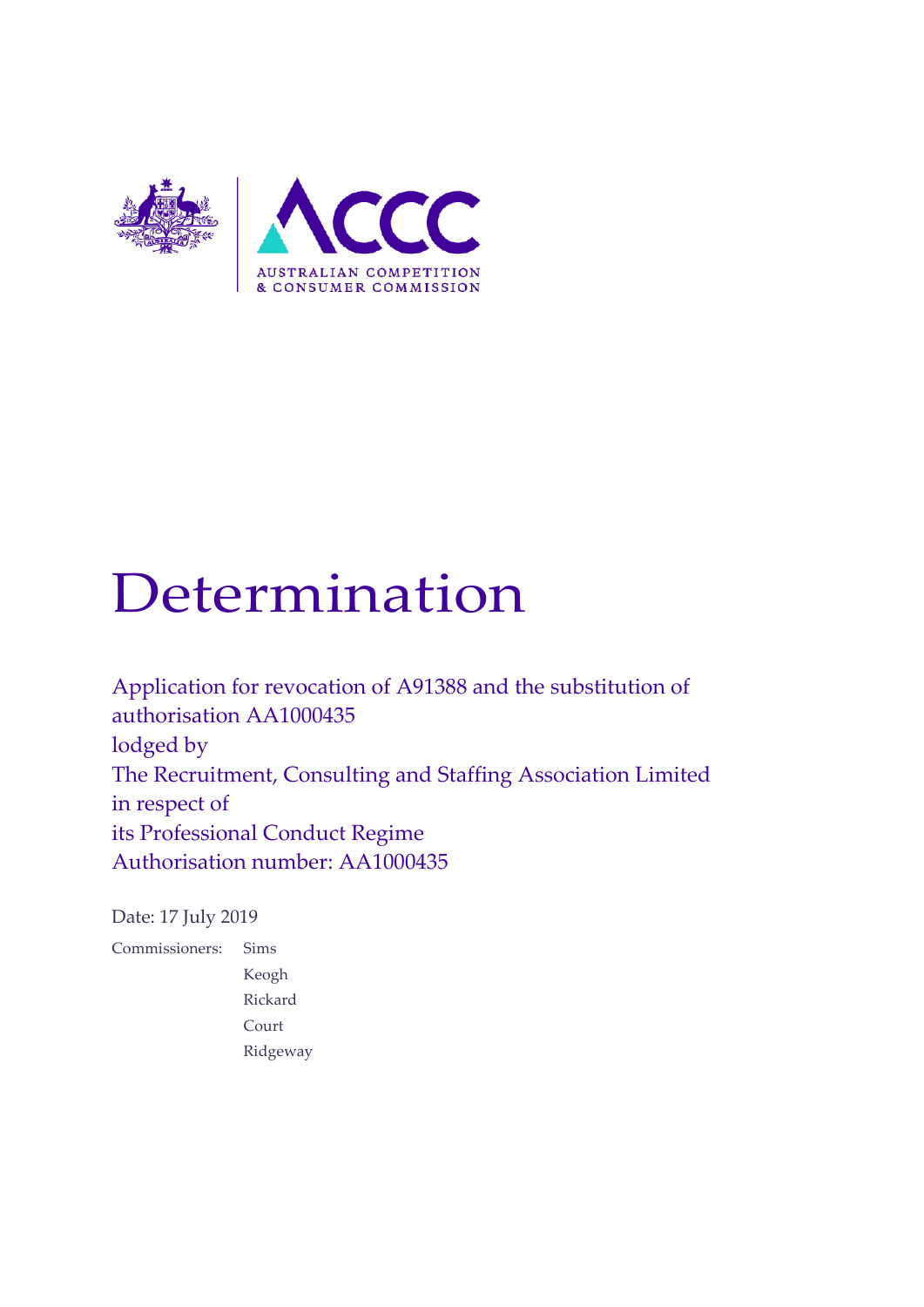# Summary

#### *Decision*

**The ACCC has re-authorised the Recruitment, Consulting and Staffing Association's (RCSA) Professional Conduct Regime for 5 years until 8 August 2024.**

**The ACCC has authorised versions of RCSA's Professional Conduct Regime since 2003, but this iteration of the regime, and this authorisation, includes substantial changes from prior iterations.**

**Enforcement of RCSA's Professional Conduct Regime is likely to result in public benefits by improving professional standards in the industry, enabling market participants to make decisions that are more informed and providing consistency in behavioural standards where state and territory legislation is misaligned.**

**Re-authorisation is unlikely to impact on recruitment service providers' ability to compete with each other to provide services. The ACCC has not received any evidence that RCSA has refused membership in an anti-competitive manner.** 

**In considering any future application for authorisation, the ACCC will look for evidence that RCSA is undertaking effective enforcement and compliance activities.** 

#### *RCSA*

-

**RCSA is an Australian and New Zealand recruitment industry association. RCSA's Professional Conduct Regime sets out standards of professional behaviour to which RCSA members must conform, guidelines for the resolution of grievances and processes for dealing with non-compliance by members.** 

**RCSA represents over 2000 corporate and individual members ranging from large multinational recruitment agencies and businesses to individual recruitment consultants. The services provided by RCSA members can include providing staff for short-term hire, permanent placement services and other services such as workforce consulting.**

# 1. The application for authorisation revocation and substitution

- 1.1. On 6 February 2019, The Recruitment, Consulting and Staffing Association Limited (**RCSA**) lodged an application with the Australian Competition and Consumer Commission (the **ACCC**) to revoke authorisation A91388 and substitute it with authorisation AA1000435 (referred to as **re-authorisation**). RCSA sought reauthorisation for its professional conduct regime for ten years. This application for reauthorisation AA1000435 was made under subsection 91C(1) of the *Competition and Consumer Act 2010* (Cth) (the **Act**).
- 1.2. The ACCC can grant authorisation, which provides businesses with legal protection for arrangements that may otherwise risk breaching the law but are not harmful to competition and/or are likely to result in overall public benefits.
- 1.3. The ACCC has previously granted authorisation to RCSA for its professional conduct regime in three successive five-year authorisations. <sup>1</sup> The most recent authorisation

<sup>1</sup> See ACCC determinations granting previous authorisations on 24 September 2003 [\(A90829\)](https://www.accc.gov.au/public-registers/authorisations-and-notifications-registers/authorisations-register/recruitment-consulting-services-association-authorisation-a90829), 21 January 2009 [\(A91102\)](https://www.accc.gov.au/public-registers/authorisations-and-notifications-registers/authorisations-register/recruitment-consulting-services-association-limited-authorisation-a91102), and 12 February 2014 [\(A91388\)](https://www.accc.gov.au/public-registers/authorisations-and-notifications-registers/authorisations-register/recruitment-consulting-services-association-limited-revocation-and-substitution-a91388).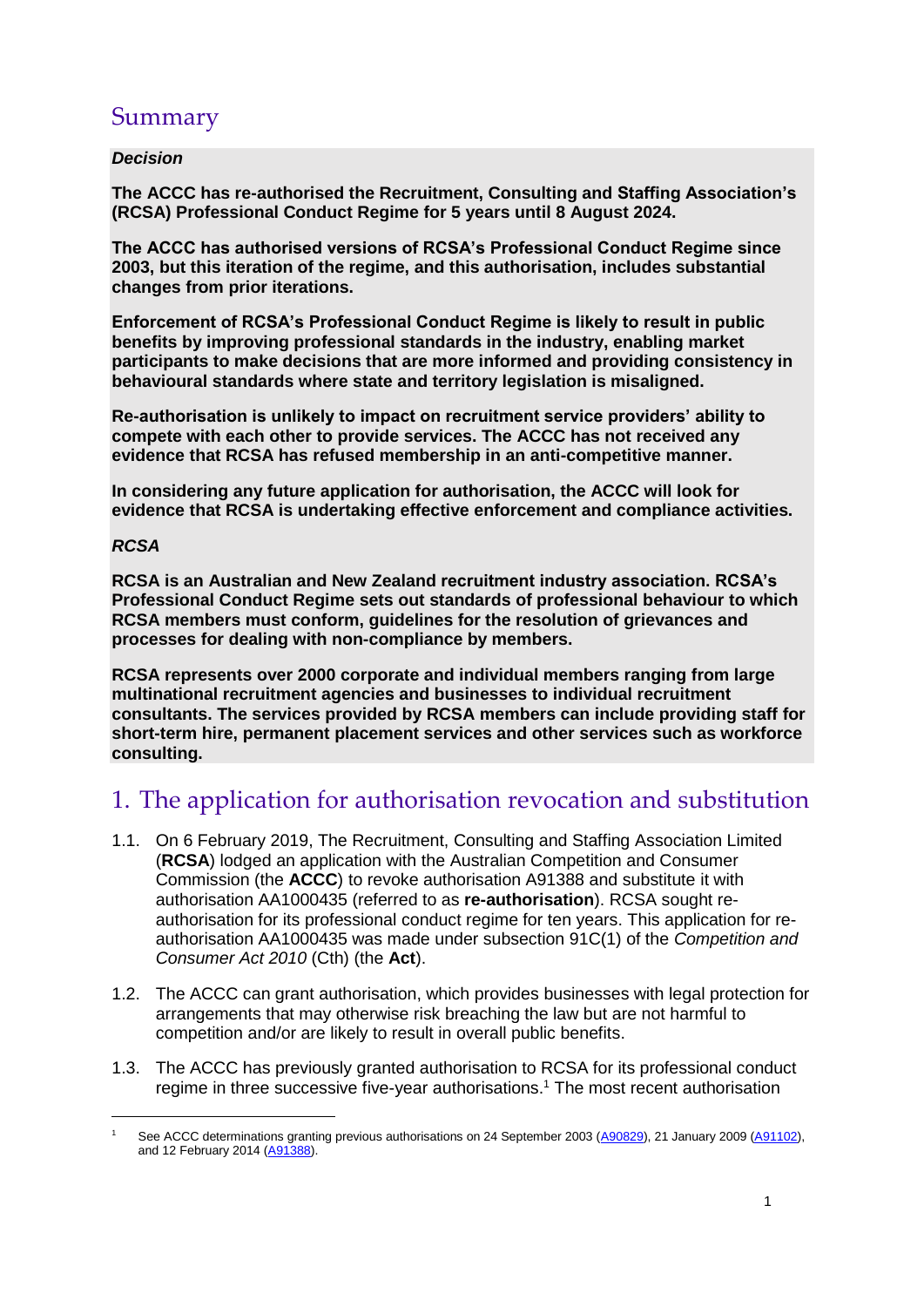was granted on 12 February 2014 and was due to expire on 6 March 2019. RCSA's application for re-authorisation included substantial changes from prior authorisations.

1.4. On 28 February 2019 the ACCC granted interim authorisation under subsection 91(2) of the Act.<sup>2</sup> Interim authorisation suspended the operation of the authorisation sought to be revoked and granted an interim authorisation in substitution. Interim authorisation enabled RCSA to continue to give effect to its professional conduct regime as authorised under authorisation A91388 while the ACCC considered the substantive application for re-authorisation. Interim authorisation will remain in place until the date the ACCC's final determination comes into effect or until the ACCC decides to revoke interim authorisation.

# The Applicant

- 1.5. RCSA describes itself as the peak industry body for recruitment, staffing and workforce solutions in Australia and New Zealand. RCSA represents over 2000 corporate and individual members across the staffing sector who provide recruitment and human resource services such as permanent placement services, contracting services, onhire services and workforce consulting services. The association also includes two internal member groups; the first comprising nursing agencies, the Association of Nursing Recruitment Agencies (ANRA); and another comprising medical recruiters, the Association of Medical Recruiters Australia and New Zealand (AMRANZ).
- 1.6. RCSA submits that it promotes and facilitates professional practice within the recruitment and staffing industry and that it sets the benchmark for industry standards through representation, education, research and business advisory support to its member organisations and accredited professionals who are bound by the RCSA Code for Professional Conduct through membership.

## The Conduct

- 1.7. RCSA sought re-authorisation for its professional conduct regime, which sets out the professional standards for, and regulates the conduct of, its members in relation to the provision of recruitment and human resources services (the **Professional Conduct Regime**). At a high level, these professional standards relate to the manner in which recruitment agencies and other service providers deal with job seekers and employers, and the ways in which RCSA members interact with each other in providing those services.
- 1.8. RCSA's application for re-authorisation includes:
	- For the initial 12 months, authorisation in respect of its existing Code for Professional Conduct (**Old Code**) and Disciplinary and Dispute Resolution Procedures (**DDRP**).
	- For nine years following this period, a new Code of Professional Conduct (**Code 5**) to replace the Old Code, which specifies and guides standards for ethics, probity and professional conduct.
	- For 10 years commencing from the date of authorisation, new Professional Conduct Grievance Interventions Guidelines (**PCGIG**) to replace the DDRP, which establish procedures for managing professional conduct grievance interventions

<sup>&</sup>lt;sup>2</sup> See ACCC decision of 28 February 2019 available at [www.accc.gov.au/authorisationsregister.](https://www.accc.gov.au/system/files/public-registers/documents/AA1000435%20-%20Revocation%20and%20Substitution%20of%20A91388%20-%20Recruitment%2C%20Consulting%20and%20Staffing%20Association%20Limited%20-%20Interim%20Authorisation%20Decision%20-%2028.02.19%20-%20PR.pdf)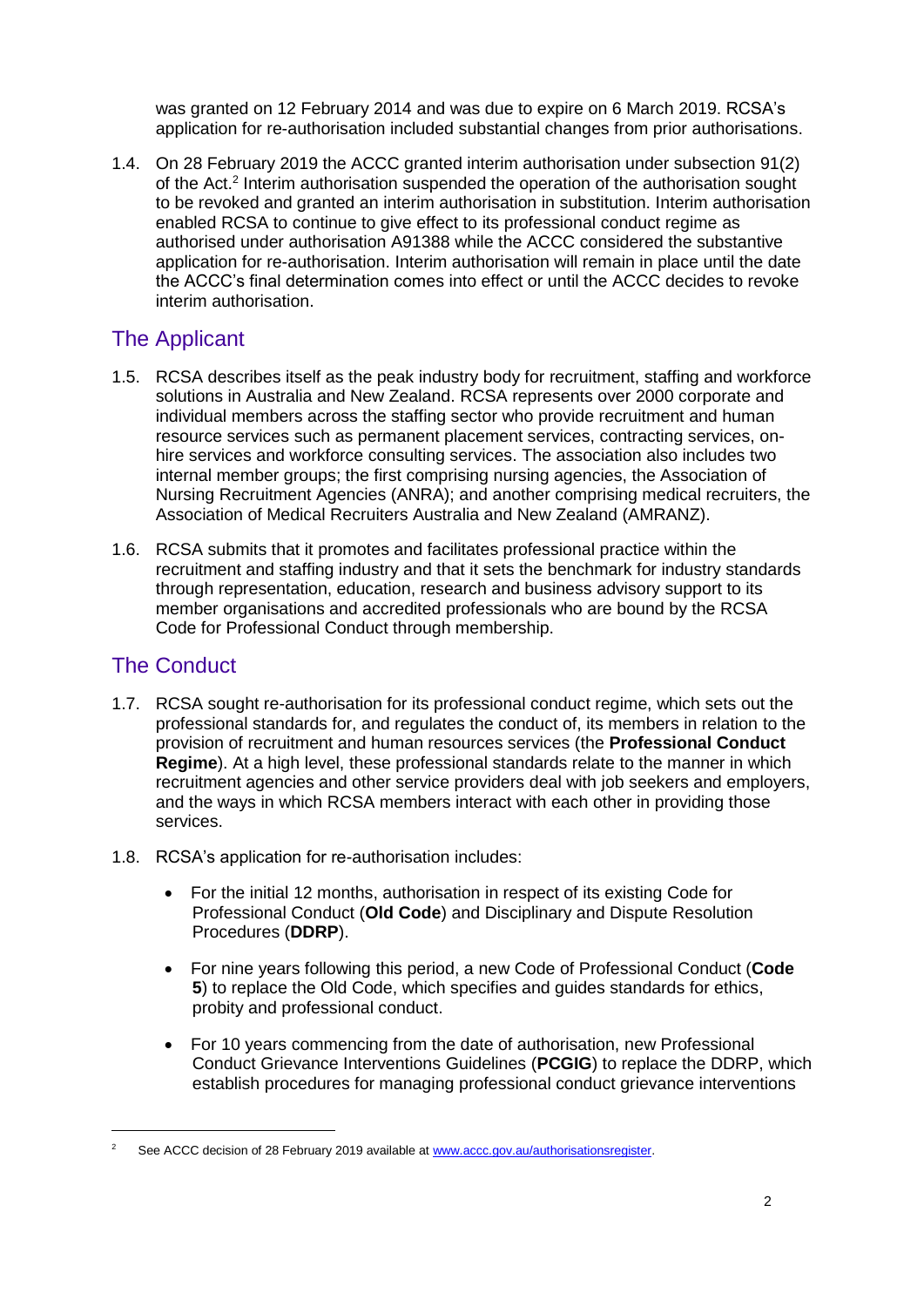and disputes and in accordance with which members may be liable to the imposition of sanctions including exclusion, suspension and fines.

- For 10 years commencing from the date of authorisation, specific clauses of RCSA's Constitution<sup>3</sup> and By-Laws<sup>4</sup>, identical to those previously authorised.
- 1.9. RCSA sought authorisation for its Old Code and DDRP as a transitional measure to allow its members and their clients to familiarise themselves with Code 5 and effect any operational transition necessary, and to allow RCSA to make a statement of strategic priorities and intent to accompany Code 5. RCSA intends to delay the introduction of Code 5 until March 2020, but to introduce the PCGIG as soon as practicable.
- 1.10. RCSA sought authorisation to continue to enter into arrangements pursuant to the Professional Conduct Regime, which may involve breaches of the Act, namely:
	- Excluding from the supply of association services<sup>5</sup>:
		- o Those upon whom sanctions are imposed.
		- o Applicants for membership, who are refused membership.
	- $\bullet$  Excluding from the supply of workforce services<sup>6</sup>:
		- o Members who are constrained from providing services in a certain manner.
		- o Members upon whom sanctions are imposed.
		- o Applicants who may encounter a partial barrier to entry where potential clients stipulate RCSA (or equivalent) membership and membership is refused.
	- Third line forcing where an applicant for membership is required to include related entities and assume responsibility for their conduct, and to supply sponsorship or franchise services to related entities on the condition that they obtain membership services from RCSA (the **Membership Extension Principle**). For example, a franchisor that applies for corporate membership may be required to include all franchisees in its application.

# 2. Background

-

2.1. In its application for re-authorisation, RCSA notes that the new Code 5 and PCGIG are different to previously authorised versions as they adopt a principles based approach,

<sup>&</sup>lt;sup>3</sup> Clause 2.1 (Classes of Membership), clause 2.2 (Criteria for Membership), clause 2.8 (Exclusion or Suspension or other sanctions), clause 8.3 (By Laws), and clause 15 (Dispute Resolution).

<sup>4</sup> Clause 1.1b (Membership Extension Principle) and clause 1.10 (Objections to Membership).

<sup>5</sup> 'Association services' being RCSA membership and any entitlements conferred by membership, including eligibility for members to use their affiliation with RCSA on corporate and promotional material.

<sup>6</sup> 'Workforce services' being those offered by workforce services providers (e.g. recruitment agencies) to the recruitment and human resources market.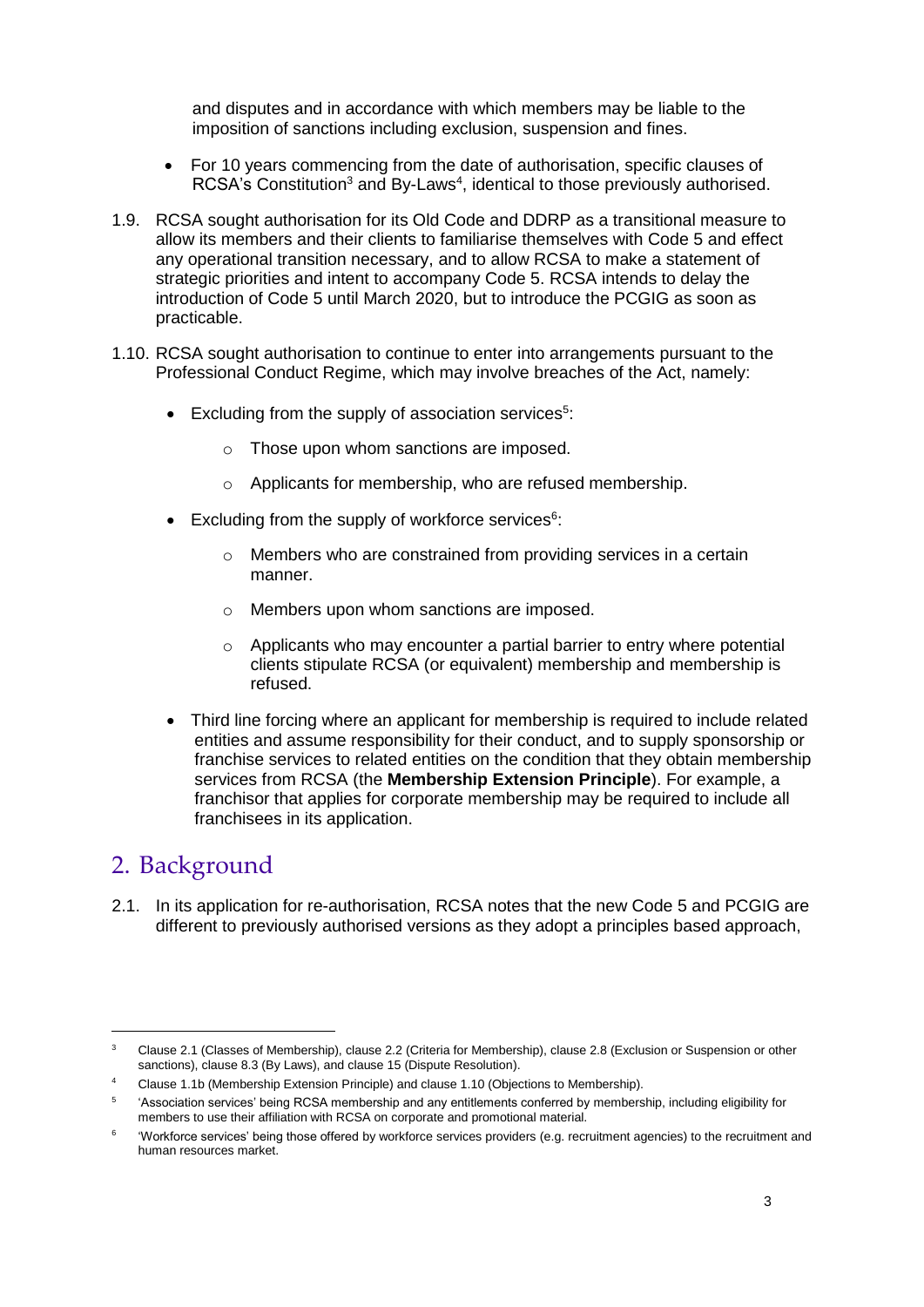focusing on enhancing standards of professional conduct rather than adopting a rules based, policing approach. RCSA's stated rationale for these changes is: $7$ 

- The current code of conduct was introduced following industry deregulation in the early 1990s. At that time, RCSA saw its role as an industry regulator in an environment with an absence of national, uniform or harmonised legislation.
- Since that time, there has been a significant change in regulatory oversight for the industry, including the introduction of labour hire licensing regimes in a number of state jurisdictions. In addition, there are a number of other new regulations that impact and govern a range of member business activities as well as the possibility of the introduction of a national licensing regime for the sector in the future.
- In light of changes to the regulatory environment and increasing overlap of the industry code with statutory regulations, RCSA aspires to move away from its role as an industry regulator to that of an advocate for enhanced industry and professional standards.
- Its objective is to promote the utilisation of the Code of Professional Conduct to achieve self-regulation of the on-hire worker services sector, wherever possible and effective, rather than see the introduction of additional legislative regulation to address deficiencies in the industry.

#### Previous Authorisations

-

- 2.2. RCSA's professional conduct regime was first authorised on 24 September 2003 for a period of five years (A90829), with a minor variation to this authorisation granted on 9 January 2006.
- 2.3. The ACCC re-authorised RCSA's professional conduct regime for a period of five years on 21 January 2009 (A91102) with minor variations to aspects of the DDRP granted on 2 July 2010.
- 2.4. The ACCC most recently re-authorised RCSA's professional conduct regime on 12 February 2014 for a period of five years (A91388) with minor variations to aspects of its constitution granted on 3 March 2017.
- 2.5. The current version of RCSA's Professional Conduct Regime contains substantial amendments to RCSA's professional conduct regime as authorised in 2014. These are outlined below.

#### **Changes to RCSA's Old Code under Authorisation A91388**

- 2.6. RCSA submits it has recalibrated its Code 5 to set out overarching standards of professionalism, whereas its Old Code focussed on setting prescriptive rules and on legal non-compliance. RCSA submits Code 5 sets out high level and easy to understand principles to facilitate understanding by RCSA members and the public of what behaviour is appropriate and should be expected of RCSA members in their dealings with job seekers, employers, recruitment agencies and other industry participants.
- 2.7. RCSA submits that, in the context of declining levels of trust between service providers and work seekers, Code 5 shifts the focus of RCSA's Professional Conduct Regime

<sup>7</sup> Recruitment, Consulting and Staffing Association Limited, '*Application for revocation of an authorisation proposed conduct and substitution of a replacement'* 6 February 2019, p. 13, available: [https://www.accc.gov.au/public](https://www.accc.gov.au/public-registers/authorisations-and-notifications-registers/authorisations-register/recruitment-consulting-staffing-association)[registers/authorisations-and-notifications-registers/authorisations-register/recruitment-consulting-staffing-association](https://www.accc.gov.au/public-registers/authorisations-and-notifications-registers/authorisations-register/recruitment-consulting-staffing-association)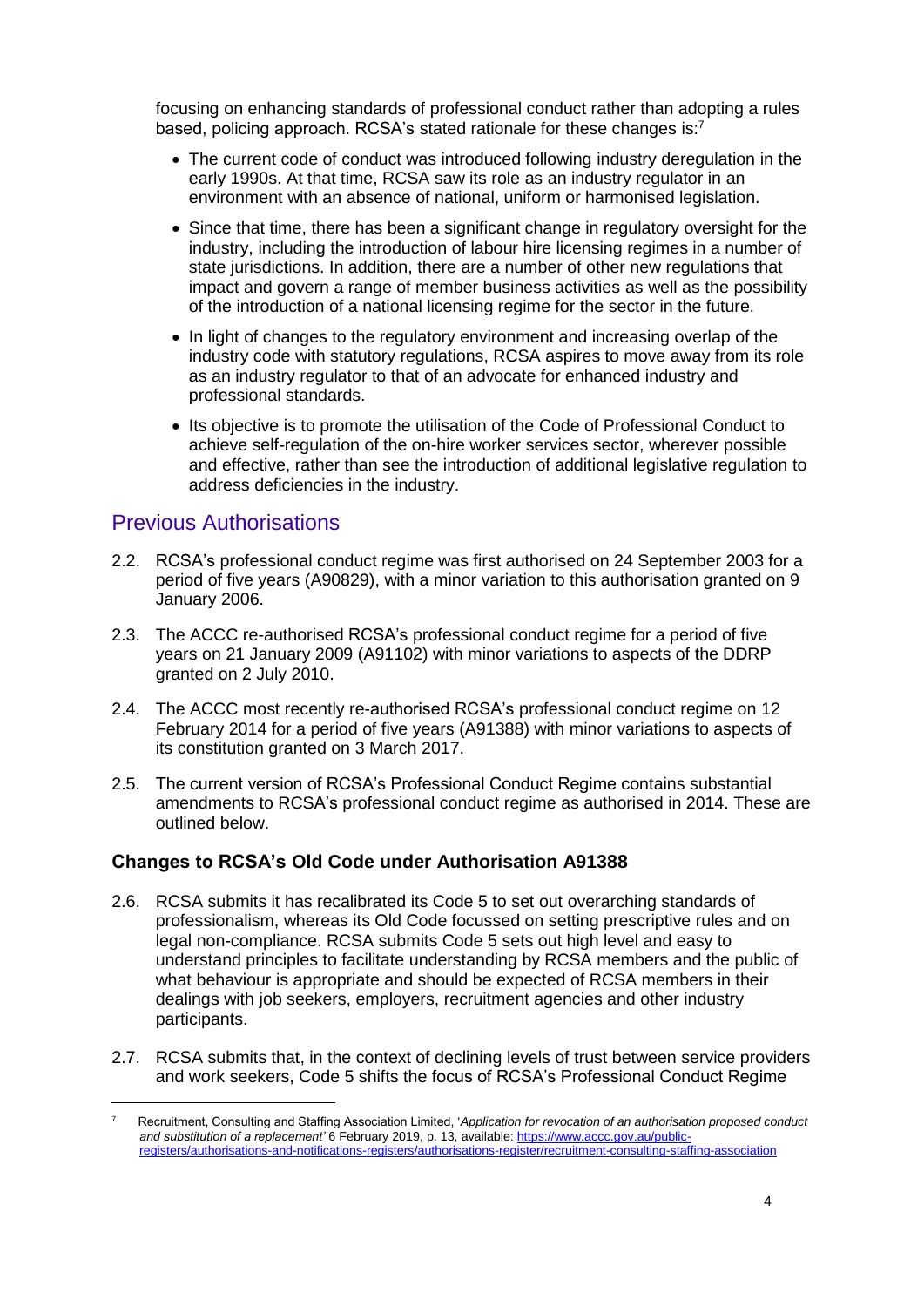towards identifying and raising standards of professionalism for service providers, and away from other functions better suited to statutory regulators and civil litigants.

- 2.8. RCSA has indicated there are likely to be instances of professional conduct grievances that it is well placed to investigate as a voluntary industry body. Where it refers conduct to a regulator or otherwise (i.e. where it refers matters to members' internal complaints handling processes or corrective action procedures), this does not preclude it from monitoring those processes and any findings, or from conducting its own investigations as appropriate.
- 2.9. Code 5 articulates two sets of standards: personal professionalism standards and operational integrity standards. RCSA calls upon its members to embed these standards in their dealings with job seekers, clients, and other workforce service providers. This includes that RCSA members must: deal respectfully with stakeholders (e.g. treating people with courtesy and dignity and ensuring work seekers are given equal opportunities for career progression and skill enhancement); handle information with due regard to privacy and confidentiality; obtain adequately informed consent (e.g. from a job-seeker to be presented to a potential employer); establish and maintain credible grievance handling procedures; and must conduct their business in a way that does not contribute to worker exploitation. RCSA considers its Code 5 articulates these values more thoroughly, completely and contemporarily than equivalent sections of the Old Code.
- 2.10. In addition, Code 5 establishes a continuous disclosure duty on RCSA members for events and findings that could reasonably be expected to reflect adversely on the character or reputation of the member, the association, or the industry.

#### **Changes to RCSA's DDRP under Authorisation A91388**

- 2.11. RCSA submits that its new PCGIG provides a more robust framework for allocating grievances to appropriate resolution much earlier in the process, and incorporates recent conflict resolution advances. The PCGIG retains all processes present in the DDRP, but configures them differently, with more of a focus on early resolution. The PCGIG incorporates a number of other changes, including:
	- Introducing a new process for RCSA to refer member conduct to a statutory regulator, commission, or tribunal. RCSA has historically regarded its proceedings as confidential domestic matters internal to RCSA. This change allows for the handling of grievances that are outside of RCSA's scope as a voluntary industry association.
	- Introducing a precautionary notification mechanism that allows RCSA to note a caution against a member on its public Register of Members where RCSA decides to intervene in a grievance.
	- Strengthening recommendations and directions made during different stages of the course of RCSA interventions, which may result in the imposition of sanctions where they are not complied with.
- 2.12. RCSA submits that there will be a range of professional conduct matters that do not fall within the jurisdiction of an enforcement body but which will be of interest to RCSA. Examples of these kind of matters include:
	- Complaints of rudeness, or failures to communicate responsively.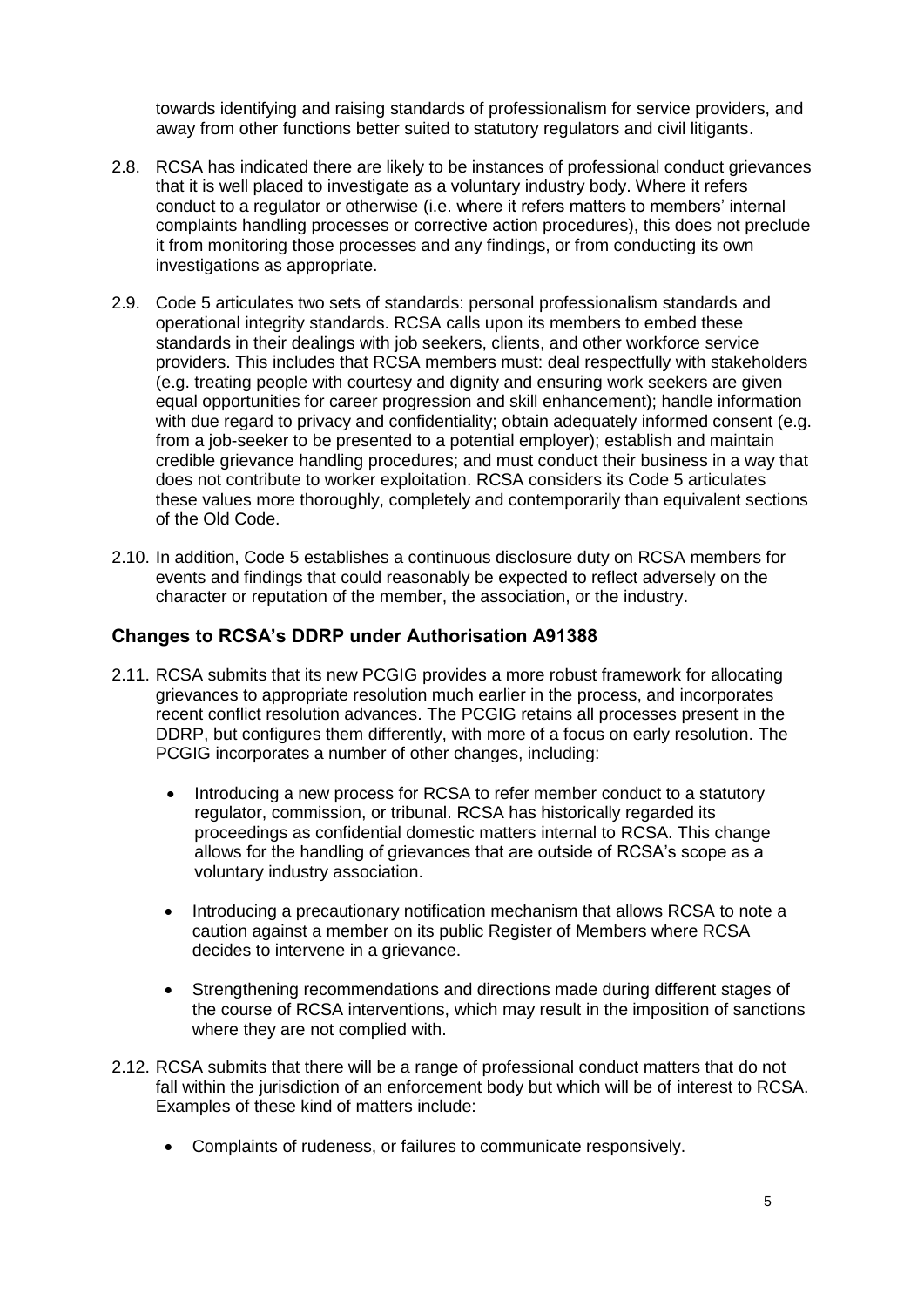- Certain exempted privacy or confidentiality grievances.<sup>8</sup>
- Failures to maintain effective complaints handling procedures.
- Failures to demonstrate a satisfactory level of relevant professional knowledge.<sup>9</sup>
- 2.13. RCSA further submits that it may intervene where conduct is within the jurisdiction of a statutory regulator but is outside that regulator's enforcement priorities or the regulatory body has already declined to act on the matter.
- 2.14. Where RCSA refers member conduct to statutory enforcement bodies, RCSA will have the option to proceed with its own intervention concurrently or following the publication of regulatory findings.

# 3. Consultation

- 3.1. A public consultation process informs the ACCC's assessment of the likely public benefits and detriments from the Conduct.
- 3.2. The ACCC invited submissions from a range of potentially interested parties, including the Fair Work Commission, the Fair Work Ombudsman, State authorities, other recruitment/staffing associations, RSCA member customers and recruitment agencies that are not RCSA members.<sup>10</sup>
- 3.3. The ACCC received five submissions from RCSA members in support of RCSA's request for re-authorisation and changes to its Professional Conduct Regime.
- 3.4. RCSA made three submissions to provide supporting information consisting of a "frequently asked questions" document and two responses to ACCC information requests.
- 3.5. APSCo Australia, an alternative recruitment industry association, made a submission in support of RCSA's Code 5 as an appropriate response to increased federal and state regulation, and stated that the proposed arrangements were not anti-competitive. APSCo Australia further stated that the evidence and supplementary materials presented by RCSA, and its intent to provide additional guidelines, is to be commended and supports the view that RCSA provides a framework to promote high standards of professional behaviour and conduct for association members. APSCo Australia noted, however, that it considers the opportunities for individuals to raise concerns and understand the intervention process may be somewhat more difficult under the new regime.
- 3.6. RCSA responded to APSCo Australia's concerns, noting that the PCGIG is essentially for the internal guidance of RCSA itself in managing professional conduct grievances and that the process from the perspective of someone looking to raise a concern will not change. RCSA further noted that it has already prepared and made publically available education materials relating to the PCGIG and intends to provide extensive training post-authorisation of the Code 5 framework.

<sup>8</sup> *Privacy Act 1988* (Cth), subs. 7B(3).

<sup>9</sup> In state/territory jurisdictions other than Queensland and the ACT, where private employment agent regulation requires agents to demonstrate such knowledge.

<sup>10</sup> A list of the parties consulted and the public submissions received is available from the ACCC's public register [www.accc.gov.au/authorisationsregister.](http://www.accc.gov.au/authorisationsregister)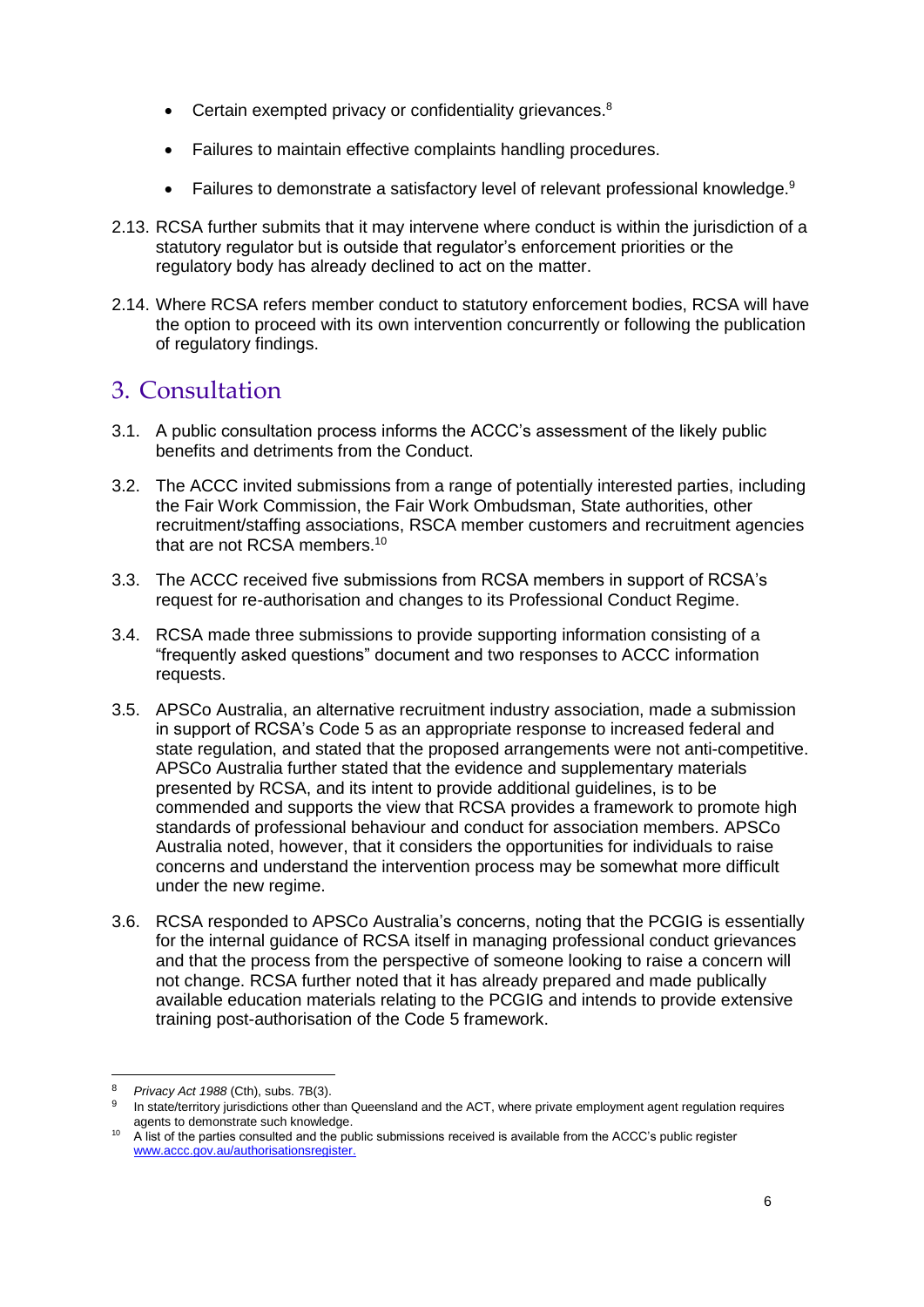- 3.7. On 6 June 2019 the ACCC issued a draft determination proposing to grant authorisation for five years.<sup>11</sup> A pre-decision conference was not requested following the draft determination.
- 3.8. Following the ACCC's publication of a draft determination, one submission was made by the Victorian Labour Hire Licensing Authority (**VLHLA**). The VLHLA submits that, given the introduction of labour hire licensing schemes in Victoria, Queensland, and South Australia, the opportunity for self-regulation of the on-hire worker services sector has passed. It further noted that, under the *Labour Hire Licensing Act 2018* (Vic), market participants are obligated to notify the VLHLA where a license holder is no longer a fit and proper person, or is no longer compliant with their legal obligations, and that such an obligation extends to RCSA members, even though RCSA's Professional Conduct Regime includes a regulator referral process.
- 3.9. RCSA responded to the VLHLA's submission, noting:
	- The increased regulation discussed supports the rationale for RCSA's Code recalibration, and its shift away from an "industry regulator" to that of an advocate for enhanced industry and professional standards.
	- RCSA's membership includes services categories other than labour hire, which are mostly outside the VLHLA's jurisdiction, e.g. private employment agent placement services.
	- The onus on market participants to notify the VLHLA is more limited than suggested, with this obligation only falling upon "clients"<sup>12</sup>, but regardless, nowhere is it proposed by RCSA that the Code 5 framework avoids, replaces or supplants those obligations.
- 3.10. Public submissions by RCSA and interested parties are on the [public register](https://www.accc.gov.au/public-registers/authorisations-and-notifications-registers/authorisations-register/recruitment-consulting-staffing-association) for this matter.

# 4. ACCC assessment

- 4.1. The ACCC's assessment of the Conduct is carried out in accordance with the relevant authorisation test contained in the Act.
- 4.2. RCSA sought authorisation for Conduct that would or might constitute a cartel provision within the meaning of Division 1 of Part IV of the Act or constitute exclusive dealing within the meaning of section 47 of the Act and substantially lessen competition within the meaning of section 45 of the Act. Consistent with subsection  $90(7)$  and  $90(8)$  of the Act<sup>13</sup>, the ACCC must not grant authorisation unless it is satisfied, in all the circumstances, that the Conduct would result or be likely to result in a benefit to the public, and the benefit would outweigh the detriment to the public that would be likely to result (authorisation test).
- 4.3. In its assessment of the application, the ACCC considers that:
	- The likely future without the Conduct is that RCSA's Professional Conduct Regime would remain in place. However, there would be less of an incentive for RCSA members to adhere to Code 5, as RCSA would not have statutory

<sup>11</sup> See ACCC draft determination of 6 June 2019 available at [www.accc.gov.au/authorisationsregister.](https://www.accc.gov.au/system/files/public-registers/documents/AA1000435%20-%20Revocation%20and%20Substitution%20of%20A91388%20-%20Recruitment%2C%20Consulting%20and%20Staffing%20Association%20Limited%20-%20Interim%20Authorisation%20Decision%20-%2028.02.19%20-%20PR.pdf)

<sup>12</sup> *Labour Hire Licensing Act 2018* (Vic)*,* subss. 16(2) and 16(3),

<sup>&</sup>lt;sup>13</sup> See subsection 91C(7).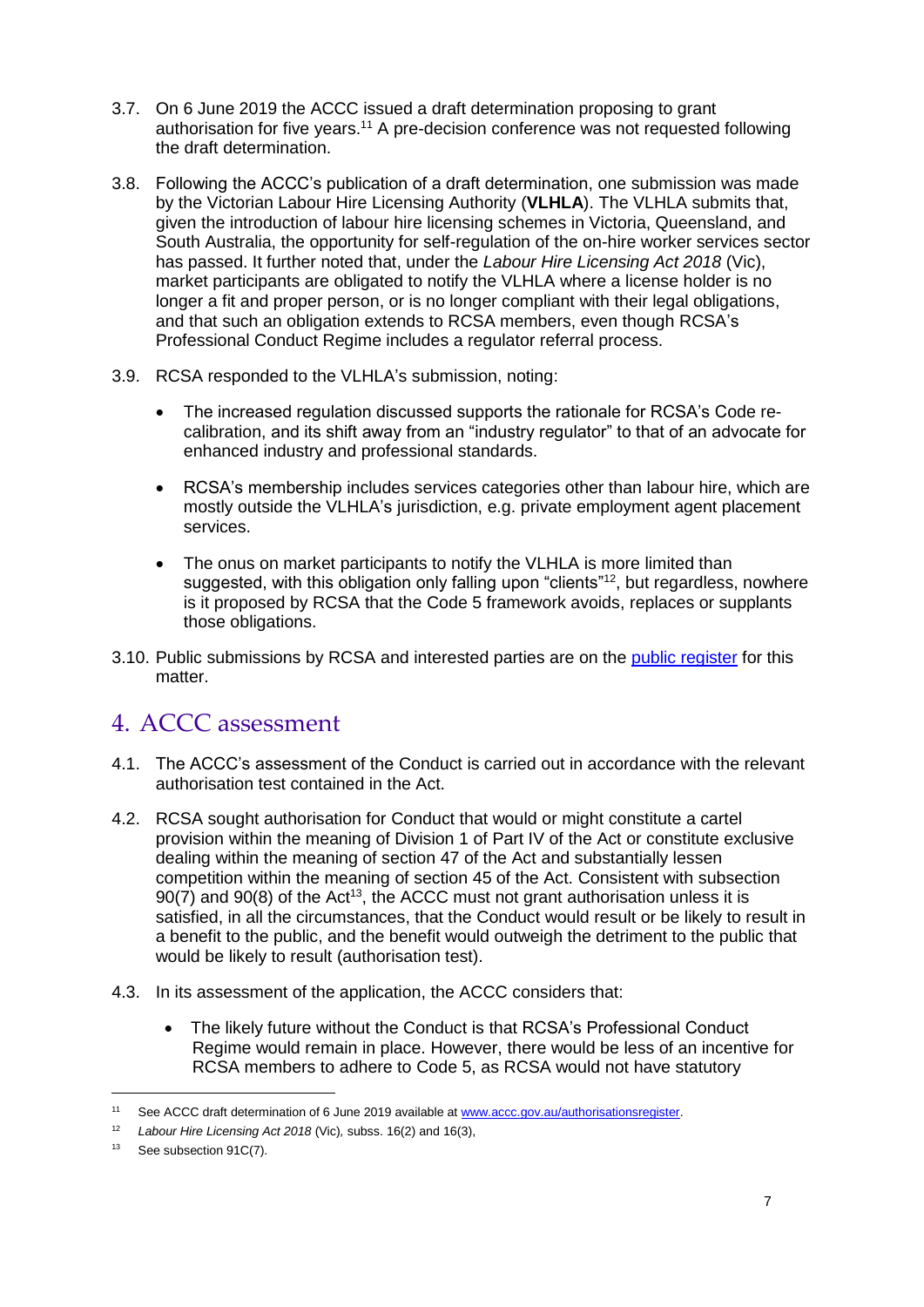protection to enforce the PCGIG, which include imposing sanctions for code breaches.

 The relevant area of competition likely to be affected by the Conduct is the supply of recruitment and workforce services in Australia.

#### Public benefits

-

4.4. The Act does not define what constitutes a public benefit. The ACCC adopts a broad approach. This is consistent with the Australian Competition Tribunal (the **Tribunal**) which has stated that the term should be given its widest possible meaning, and includes:

*…anything of value to the community generally, any contribution to the aims pursued by society including as one of its principal elements … the achievement of the economic goals of efficiency and progress.<sup>14</sup>*

- 4.5. RCSA submits that the Conduct is likely to result in public benefits in the form of:
	- promoting equitable dealing in the workforce services market,
	- providing improved means of continuing effective regulation through assisting members to act ethically and professionally within the workforce services industry and providing effective grievance intervention mechanisms, and
	- fostering business efficiency to the extent that the arrangements provide for efficient business models (for example, supplier transitions, where a client redirects in whole or in part its requirements for the supply of on-hire services from one workforce services provider to another workforce service provider) and facilitate faster resolution of grievances.
- 4.6. RCSA further submits that the proposed arrangements will assist members to act professionally and ethically and reduce the risk that parties who deal with members (work seekers; business consumers; other service suppliers) will be exposed to unprofessional conduct.
- 4.7. The ACCC has assessed RCSA's public benefit claims and considers RCSA's Professional Conduct Regime is likely to raise professional standards in the industry and in turn result in a reduction of information asymmetry by providing market participants (including job seekers and employers) with an indication that RCSA members' professional conduct adheres to a particular standard.

#### **Improved professional standards and reduction of information asymmetry**

- 4.8. Information asymmetry can arise between: a) service providers and their clients; b) service providers and work seekers; or c) service providers and other service providers. In these circumstances, those seeking to acquire and supply labour market services may have insufficient information to make informed and efficient decisions.
- 4.9. For example, information asymmetries can impact on job seekers if information about remuneration is withheld or they are given misleading information about a job vacancy. Such conduct may arise because a recruiter may be incentivised to place a job seeker into employment in order to achieve a commission or obtain a fee, whereas a job

<sup>14</sup> Queensland Co-operative Milling Association Ltd (1976) ATPR 40-012 at 17,242; cited with approval in Re 7-Eleven Stores (1994) ATPR 41-357 at 42,677.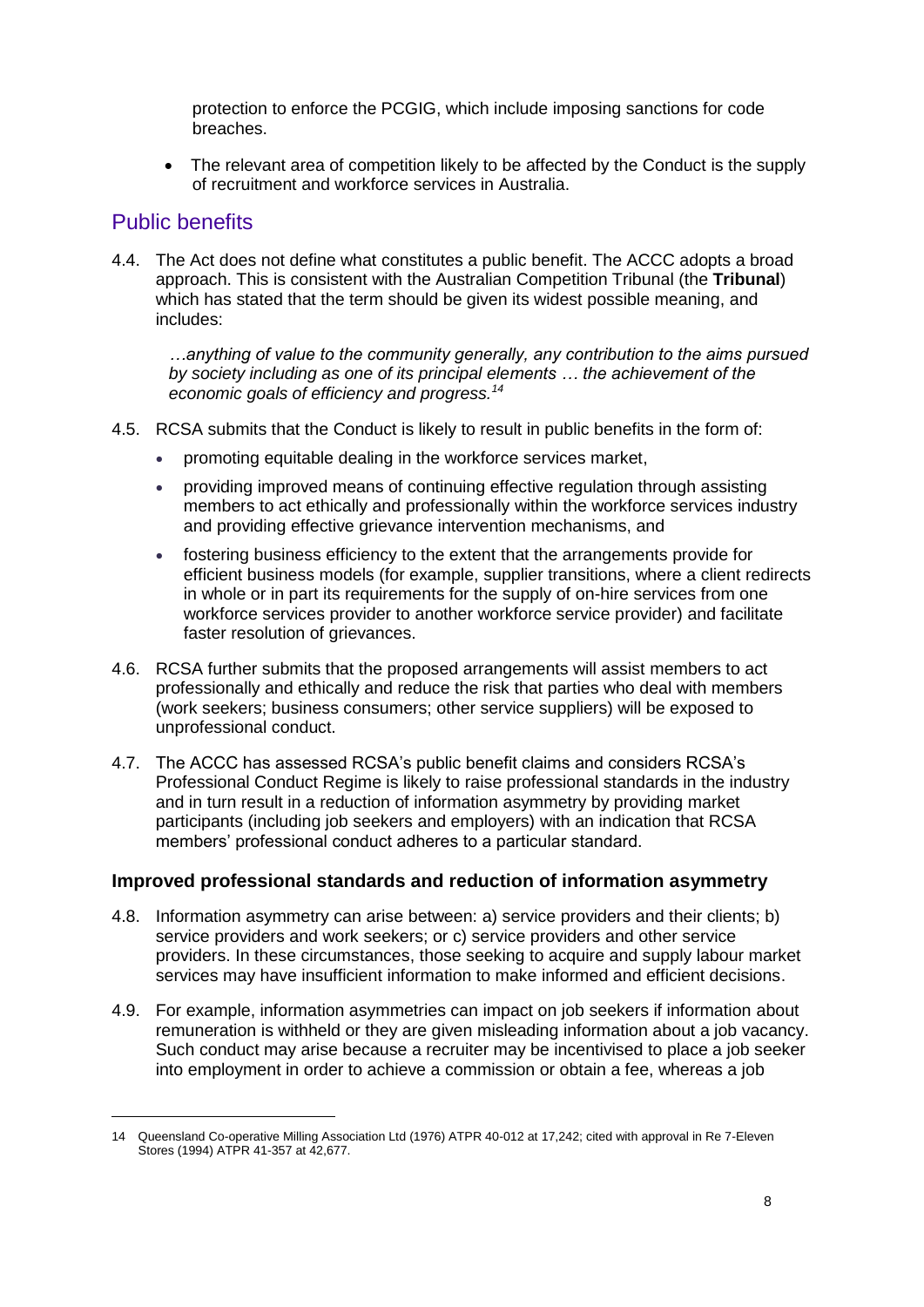seeker is incentivised by employment opportunities with attractive benefits and remuneration.

- 4.10. In addition, the ACCC considers that information asymmetries may lead to workseekers and clients choosing not to engage with workforce services providers at all in circumstances where it would be beneficial for them to do so. For example, due to search costs of distinguishing between service providers, and uncertainty about which service providers may be more likely to perform to a high standard versus those that would not.
- 4.11. The ACCC considers RCSA's Professional Conduct regime is likely to reduce this imbalance and to result in a public benefit by: firstly, raising standards in the industry so that unprofessional or inappropriate conduct becomes less likely, and secondly by providing job seekers and clients with an assurance that by choosing to deal with an RCSA member, they can expect a high standard of ethical conduct and professional behaviour. In turn, job seekers can make more efficient and informed decisions about which recruitment services provider is likely to best suit their needs.
- 4.12. In particular the ACCC considers that:
	- There is some evidence that RCSA's Professional Conduct Regime has been effective in raising professional standards to date. Specifically, the level of noncompliance with the Code appears to be low. While there are substantial amendments proposed to the Professional Conduct Regime, the ACCC has not received any information to indicate that this is likely to affect the level of member compliance in the future. We consider that RCSA prefers less stringent forms of intervention backed by the threat of sanctions and note that, should this reflect a reluctance to impose sanctions where they are warranted, this could in turn make the threat of sanctions less credible and less effective in deterring misconduct in the first instance. While RCSA has only imposed sanctions on a few occasions in the past, and sanctions were not imposed at all under A91388, the ACCC does not have evidence to indicate that sanctions have not been imposed where appropriate. In addition, the ACCC notes that RCSA has used the protection provided by authorisation to refuse membership to applicants that it does not consider suitable for membership.
	- We also note that, as a voluntary association, those who choose to become RCSA members may be more likely to comply, or intend to comply, with the standards specified in the Code. Further, the threat of sanctions, including expulsion, creates an additional incentive for members to engage with RCSA's compliance pathways that are more conciliatory and less stringent, and reduces the risk of non-compliance or refusal to engage with compliance measures. We are satisfied that RCSA's educative and cooperative approach, supported in part by the threat of sanctions, has encouraged engagement with its intervention methods, and is likely to result in public benefits.
	- This said, in considering any future application for authorisation, the ACCC will look for evidence that RCSA is undertaking effective enforcement and compliance activities leading to appropriate deterrence. Evidence that RCSA has not imposed sanctions, where they would have been appropriate for delivering specific and general deterrence, would raise concerns as to whether the benefits arise to the extent claimed.
	- The operation and enforcement of RCSA's Professional Conduct Regime is likely to incentivise higher levels of equitable dealings and facilitate effective selfregulation of professional operational standards in the employment services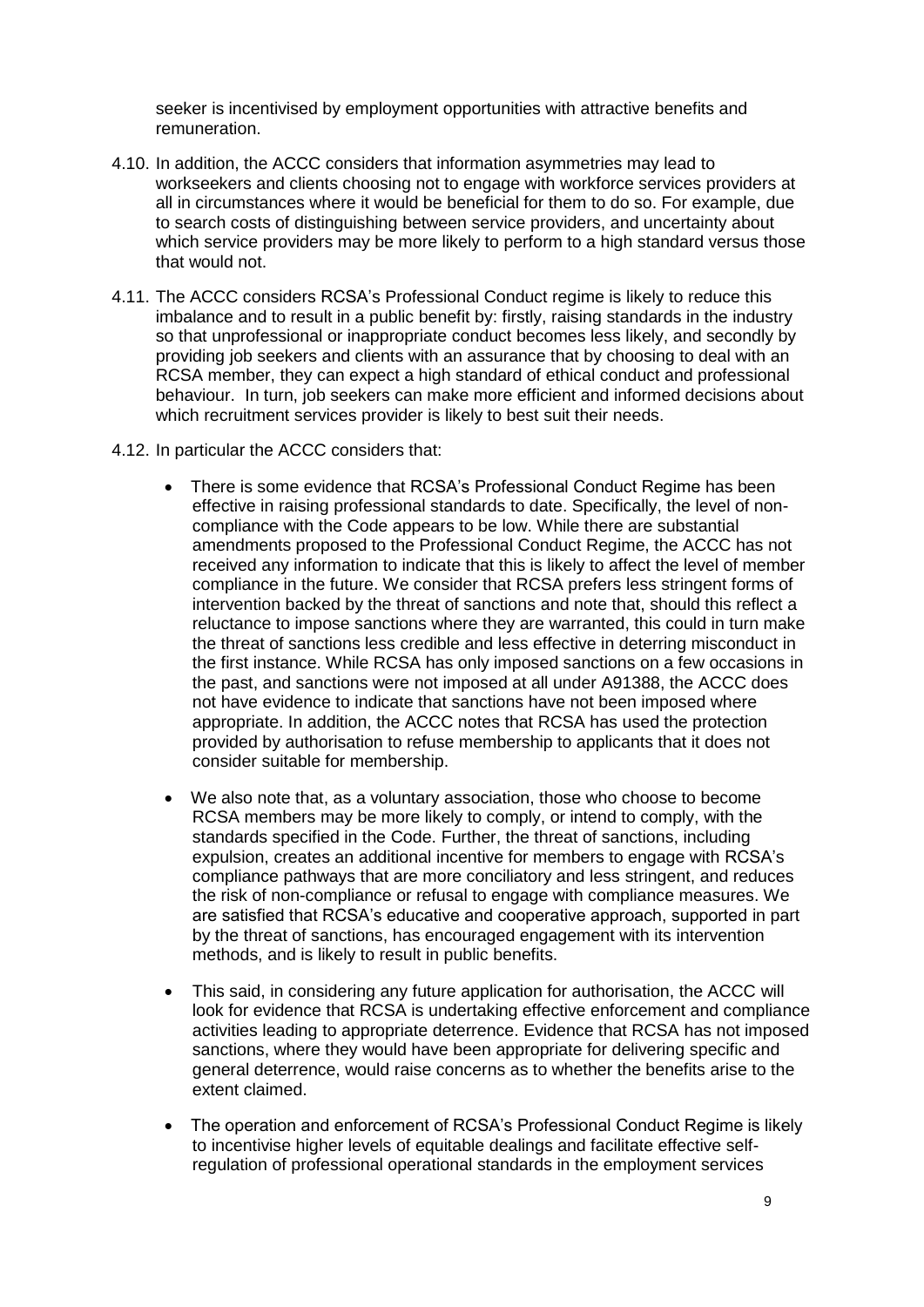market. RCSA's Professional Conduct Regime sets standards that are above those required by the law and its guidance material specifies and guides how members should approach specific situations, for example the transition of jobseekers between service providers. RCSA submits that its guidance material on this transition process provides procedures for ensuring that job seekers are satisfactorily informed of their options and entitlements.

The ACCC considers that higher standards and guidance materials are likely to promote equitable dealing (e.g. by providing those job seekers most likely to be affected by a transition with the opportunity to have input into the decision to go or stay) and foster efficiency by providing consistent and appropriate approaches that members can adopt in their dealings.

- Any confusion that could arise about whether individual service providers who form part of the same franchise or corporate group are all RCSA members and are all bound by the Professional Conduct Regime is likely to be prevented by the potential third line forcing conduct arising from the Membership Extension Principle. For example, if a franchisor represented itself as an RCSA member it could be unclear as to whether all franchisees are also bound by the Professional Conduct Regime. The Membership Extension Principle allows RCSA to require a franchisor or corporate group to include its franchisees or related entities involved in providing the same or similar services in any application for RCSA membership or to assume responsibility for the franchisee/related entity's conduct that may be inconsistent with the Code.
- To the extent that regulation of the recruitment industry is not uniform across Australia, and to the extent statutory regulators do not capture all professional conduct matters, RCSA's Professional Conduct Regime is likely to result in the promotion of consistency across the industry for higher standards of services, ethics, and professional conduct.

## Public detriments

4.13. The Act does not define what constitutes a public detriment. The ACCC adopts a broad approach. This is consistent with the Tribunal which has defined it as:

*…any impairment to the community generally, any harm or damage to the aims pursued by the society including as one of its principal elements the achievement of the goal of economic efficiency.<sup>15</sup>*

4.14. RCSA submits that any detriments to the public resulting from the conduct are minimal and its Professional Conduct Regime is unlikely to result in anticompetitive behaviour in the supply of recruitment and workforce services.

#### **Access to RCSA services**

-

4.15. Membership of RCSA may provide an advantage to recruitment service providers over those that choose not to become members because members hold themselves to a higher professional conduct regime than is required by law. This may make RCSA members more attractive to job seekers and potential employers. If members are inappropriately expelled or not accepted as members this may impact on their ability to compete to provide recruitment services.

<sup>15</sup> Re 7-Eleven Stores (1994) ATPR 41-357 at 42,683.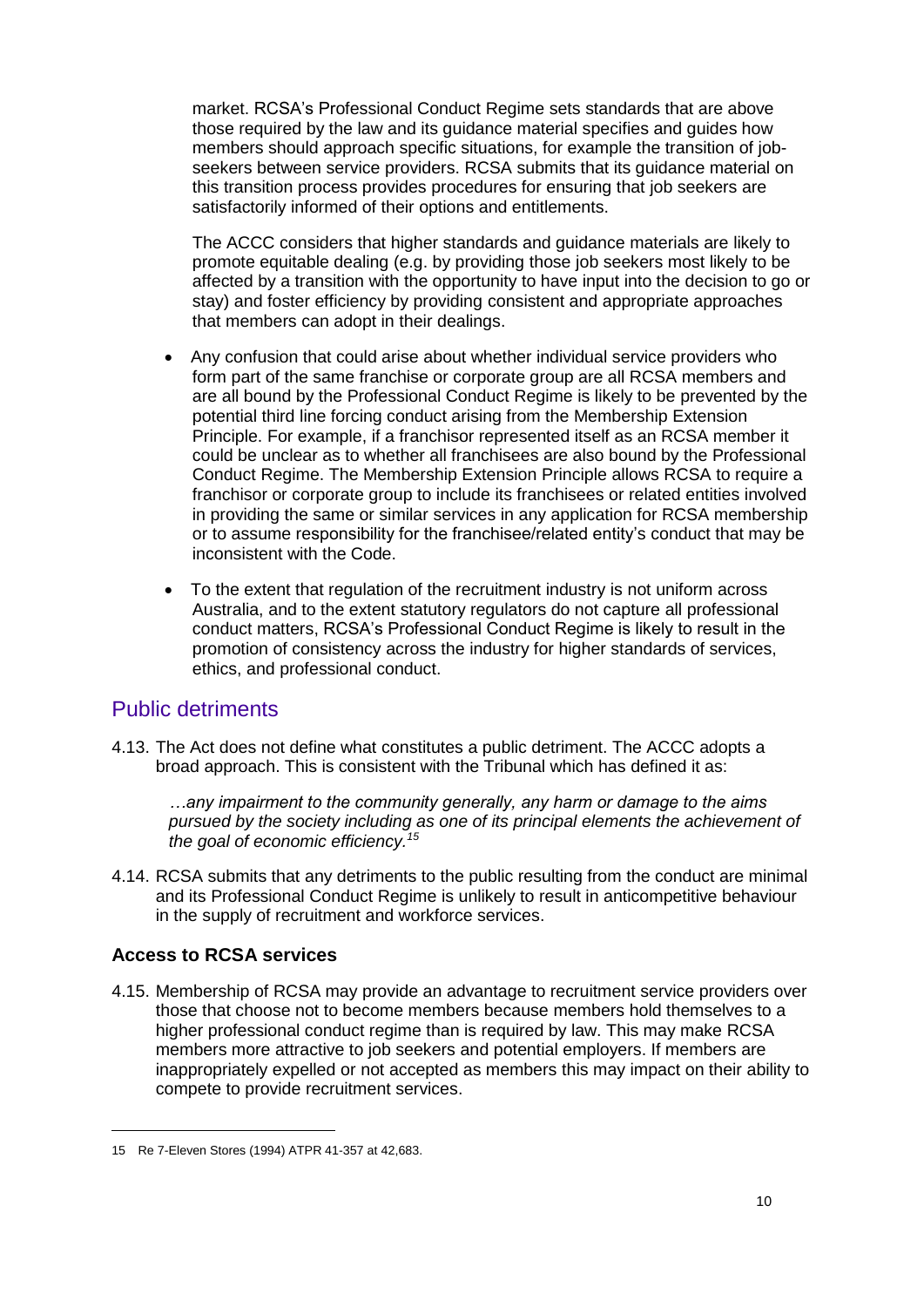- 4.16. However, the ACCC considers that this anticompetitive detriment is unlikely, as:
	- The ACCC has not received any evidence that RCSA has refused membership in an inappropriate or anticompetitive manner.
	- RCSA's Professional Conduct Regime contains a dispute resolution and appeals process. The ACCC has not received any evidence to suggest it is not administered in a fair and transparent way.
	- While some franchises and corporate groups may be precluded from becoming members under the Code unless they also require their franchisees and related entities to also become members, it is not a requirement to join RCSA in order to provide recruitment services. Businesses will elect to sign up if they see benefit to the group. In any event, the incidence of such arrangements is not so great as to suggest that any substantial lessening of competition in the provision of recruitment services would result from this Membership Extension Principle.
	- RCSA membership is voluntary, open to all eligible service providers, and is not a necessary requirement for recruitment, consulting and on-hire service providers. Approximately 25% of service providers are members of RCSA. Alternative industry associations are available including professional associations for multidisciplined professions, the Australian Human Resources Institute, Chambers of Commerce, and other industry associations (for example APSCo Australia). These associations may constrain RCSA where workseekers and clients give weight to membership of an association (but not specifically RCSA) in their dealings.

#### **Reduced competition between recruitment service providers**

- 4.17. The ACCC does not consider that the Conduct will reduce competition between recruitment service providers. The Professional Conduct Regime is not likely to facilitate the sharing of information and coordination between competitors in relation to fees and/or broader conduct, resulting in a reduction of choice for consumers and/or leading to higher prices (and/or lower wages).
- 4.18. The ACCC considers that the risks of detriment in the form of reduced choices and/or higher prices are low, as RCSA's Professional Conduct Regime relates to professional standards and dispute resolution procedures and not fees, wages and/or broader conduct.
- 4.19. The Conduct may result in public detriment if RCSA does not hold members to higher professional standards than those required by legislation, and does not impose appropriate sanctions for non-compliance. Workseekers or businesses might engage RCSA members over other market participants due to an impression of a higher level of disciplinary (as opposed to compliance) intervention than is accurate.
- 4.20. However, the ACCC considers that RCSA's Professional Conduct Regime clearly sets out its preference for early guidance and compliance measures over the imposition of sanctions. RCSA has published, and proposes to publish significant guidance materials to assist in interpreting the Code, including periodic public statements of strategic intent, Code guidelines, and consensus statements. The ACCC further considers that detriment of this form is unlikely so long as there is a high level of member compliance with RCSA's Professional Conduct Regime, regardless of the type of disciplinary activity undertaken by RCSA.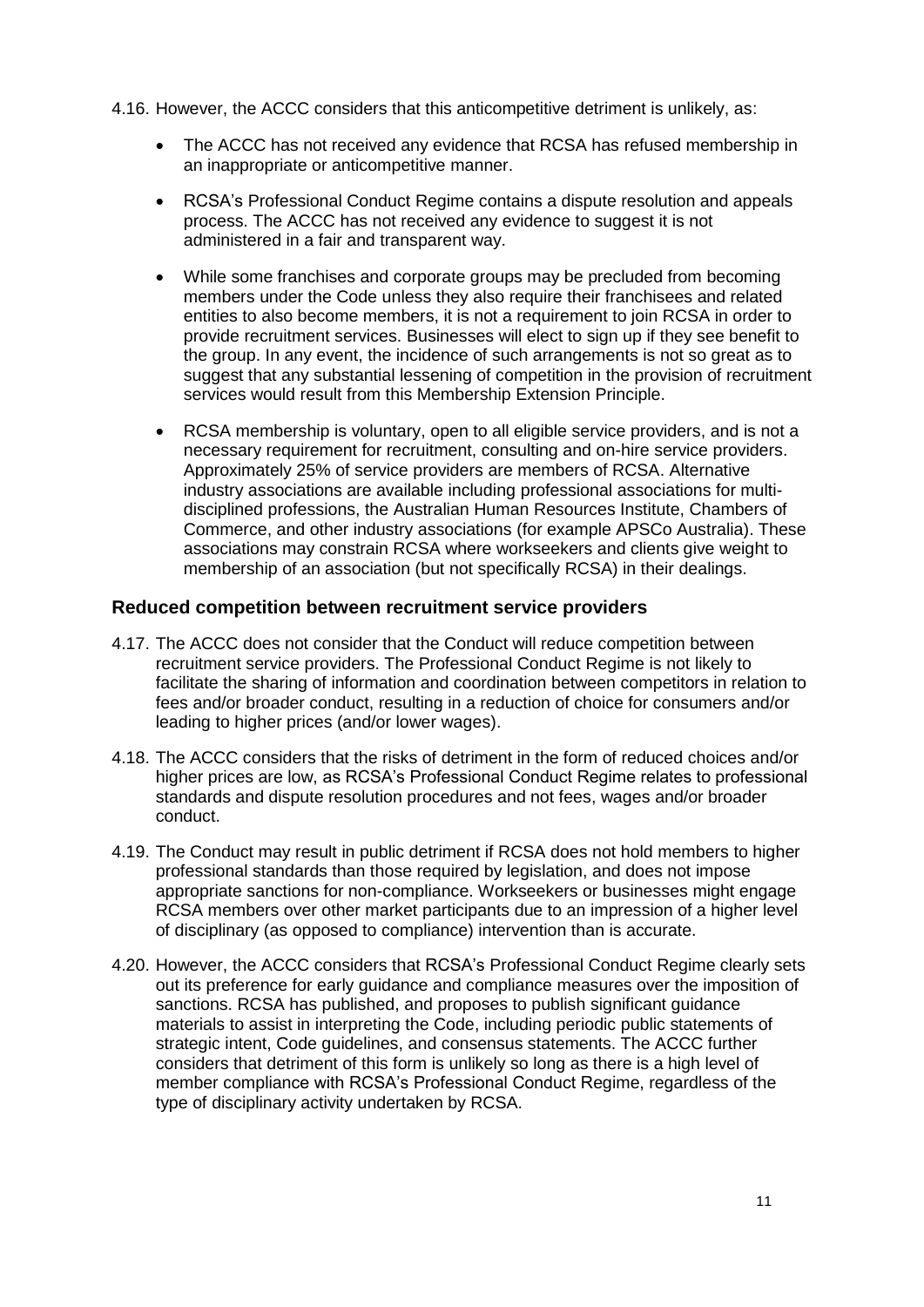# Balance of public benefit and detriment

4.21. For the reasons outlined in this draft determination, the ACCC is satisfied that the Conduct is likely to result in a public benefit and that this public benefit would outweigh any likely detriment to the public from the Conduct.

## Length of authorisation

- 4.22. The Act allows the ACCC to grant authorisation for a limited period of time.<sup>16</sup> This enables the ACCC to be in a position to be satisfied that the likely public benefits will outweigh the detriment for the period of authorisation. It also enables the ACCC to review the authorisation, and the public benefits and detriments that have resulted, after an appropriate period.
- 4.23. In this instance, RCSA sought re-authorisation for ten years, rather than the five years granted to it on three previous occasions. RCSA submits that this is an appropriate period considering the increased impact of external regulation and oversight and the success of the Professional Conduct Regime over a long period. RCSA further considers its members and the public would benefit from stability created by a longer period of authorisation of the Code, especially in the current climate of evolving labour procurement practices and supply chain integrity requirements.
- 4.24. The ACCC typically grants authorisations for periods of up to five years, although the ACCC has granted authorisation for longer periods (up to 20 years) when supported by the facts.
- 4.25. The ACCC notes that RCSA has submitted a substantially amended Professional Conduct Regime in response to significant changes in its regulatory environment, and has identified possible further regulatory change. The ACCC considers these facts do not support a longer authorisation period.
- 4.26. Given the assessment of public benefits and detriments likely to result from the Conduct, the ACCC has decided to re-authorise RCSA's Professional Conduct Regime for five years. The ACCC has decided to also re-authorise RCSA's previously authorised Old Code and DDRP for 12 months (being the first year of the five-year period).

# 5. Determination

# The application

- 5.1. On 6 February 2019 RCSA lodged an application for re-authorisation. This application for re-authorisation AA1000435 was made under subsection 91C(1) of the Act.
- 5.2. RCSA sought re-authorisation for its Professional Conduct Regime, which sets out the professional standards for, and regulates the conduct of, its members in relation to the provision of recruitment and human resources services.

<sup>&</sup>lt;sup>16</sup> See subsection 91(1)